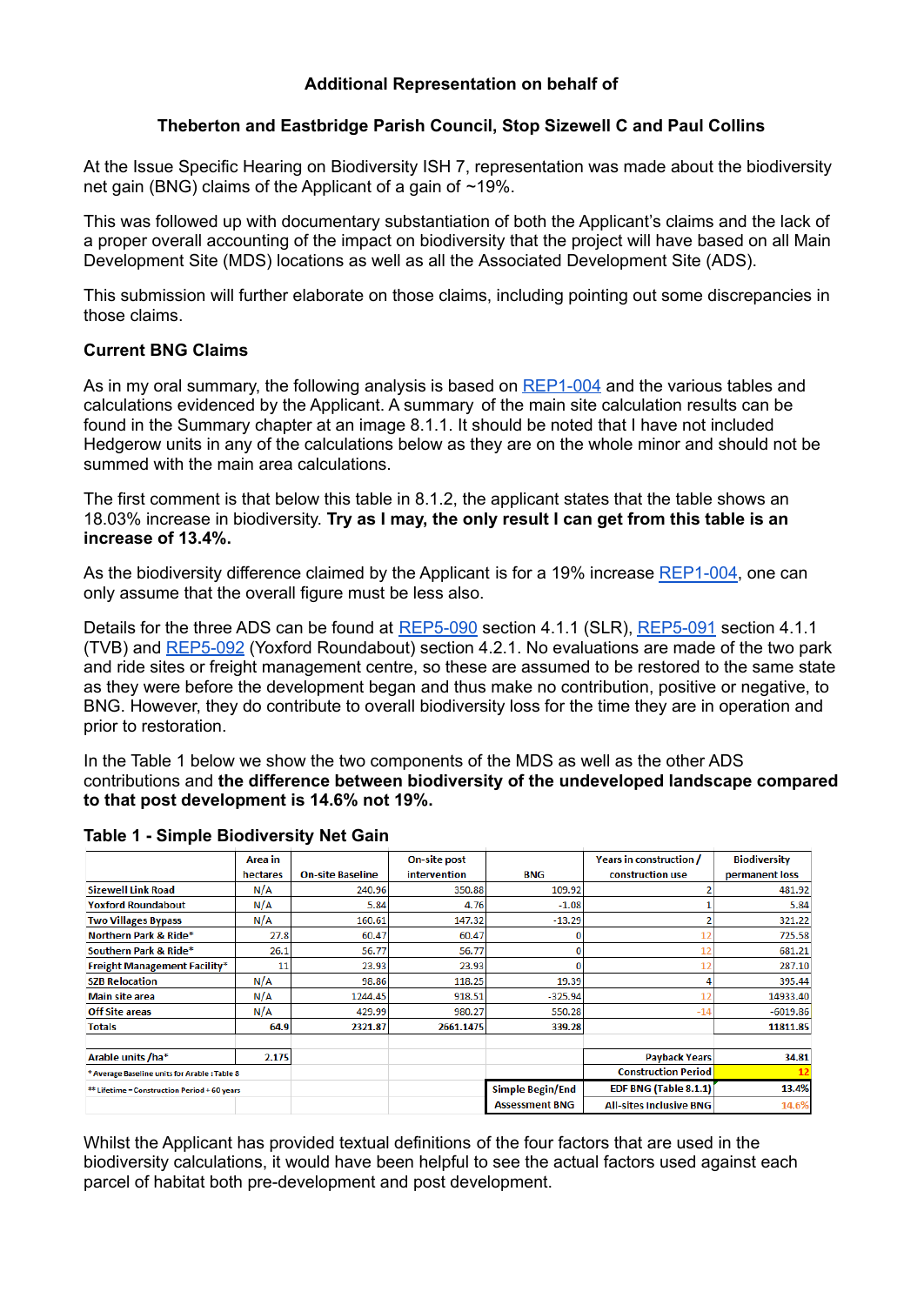# **Overall Biodiversity Loss**

As we indicated in the oral summary from ISH 7 ([REP5-288\)](https://infrastructure.planninginspectorate.gov.uk/wp-content/ipc/uploads/projects/EN010012/EN010012-006183-DL5%20-%20Theberton%20and%20Eastbridge%20Parish%20Council%20-%20Other-%20Issue%20Specific%20Hearing%20Summaries%205.pdf), assuming a 12 year development process, the cumulative biodiversity loss over the development will need to be paid back through the biodiversity net gain achieved post development.

In Table 2 below, we then look at the BNG holistically over the entire project lifetime of 72 years (122 years construction plus 60 years operation).

For the 12 year development cycle, once all the ADS are taken into account, **the payback period**, i.e. the time to the point when BNG for the project so far is 0%, **is 34.8 years** (46.8 years after project start).

**If we spread the 14.6% BNG of the final 25.2 years over the entire project, the maximum BNG is 5.1%.**

|                                                     | Area in  |                         | On-site post |                       | Years in construction /        | <b>Biodiversity</b> |
|-----------------------------------------------------|----------|-------------------------|--------------|-----------------------|--------------------------------|---------------------|
|                                                     | hectares | <b>On-site Baseline</b> | intervention | <b>BNG</b>            | construction use               | permanent loss      |
| <b>Sizewell Link Road</b>                           | N/A      | 240.96                  | 350.88       | 109.92                |                                | 481.92              |
| <b>Yoxford Roundabout</b>                           | N/A      | 5.84                    | 4.76         | $-1.08$               |                                | 5.84                |
| <b>Two Villages Bypass</b>                          | N/A      | 160.61                  | 147.32       | $-13.29$              |                                | 321.22              |
| Northern Park & Ride*                               | 27.8     | 60.47                   | 60.47        |                       |                                | 725.58              |
| Southern Park & Ride*                               | 26.1     | 56.77                   | 56.77        | o                     |                                | 681.21              |
| <b>Freight Management Facility*</b>                 | 11       | 23.93                   | 23.93        | n                     |                                | 287.10              |
| <b>SZB Relocation</b>                               | N/A      | 98.86                   | 118.25       | 19.39                 |                                | 395.44              |
| <b>Main site area</b>                               | N/A      | 1244.45                 | 918.51       | $-325.94$             |                                | 14933.40            |
| <b>Off Site areas</b>                               | N/A      | 429.99                  | 980.27       | 550.28                | $-14$                          | $-6019.86$          |
| Totals                                              | 64.9     | 2321.87                 | 2661.1475    | 339.28                |                                | 11811.85            |
| Arable units /ha*                                   | 2.175    |                         |              |                       | <b>Payback Years</b>           | 34.81               |
| * Average Baseline units for Arable : Table 8       |          |                         |              |                       | <b>Construction Period</b>     |                     |
| <b>** Lifetime = Construction Period + 60 years</b> |          |                         |              | Simple Begin/End      | EDF BNG (Table 8.1.1)          | 13.4%               |
|                                                     |          |                         |              | <b>Assessment BNG</b> | <b>All-sites Inclusive BNG</b> | 14.6%               |
|                                                     |          |                         |              |                       | <b>SZC Lifetime**</b>          | 72                  |
|                                                     |          |                         |              |                       | <b>EDF Lifetime** BNG</b>      | 4.7%                |
|                                                     |          |                         |              |                       | All-Sites Lifetime** BNG       | 5.1%                |

## **Table 2 - Overall Biodiversity Net Gain/Loss - 72 Year Project Lifetime**

Given the poor delivery history for EPR developments in China, Finland, France and lately at Hinkley Point, it would be legitimate to ask what the effect would be of any delay in the construction period. Table 3 examines one scenario for delay.

If a delay of 2 years is experienced in this project, which is not an unreasonable period to consider given experiences so far, we find that **for every year of delay there is an increase in payback period of about 2.8 years,** with the **total payback period becoming 40.5 years** (two thirds of the operational lifetime of Sizewell C) and the **maximum value for BNG reduces to 3.9%.**

# **Table 3 - Overall Biodiversity Net Gain/Loss - 74 Year Project Lifetime**

|                                                     | Area in  |                         | On-site post |                       | Years in construction /        | <b>Biodiversity</b> |
|-----------------------------------------------------|----------|-------------------------|--------------|-----------------------|--------------------------------|---------------------|
|                                                     | hectares | <b>On-site Baseline</b> | intervention | <b>BNG</b>            | construction use               | permanent loss      |
| <b>Sizewell Link Road</b>                           | N/A      | 240.96                  | 350.88       | 109.92                |                                | 481.92              |
| <b>Yoxford Roundabout</b>                           | N/A      | 5.84                    | 4.76         | $-1.08$               |                                | 5.84                |
| <b>Two Villages Bypass</b>                          | N/A      | 160.61                  | 147.32       | $-13.29$              |                                | 321.22              |
| Northern Park & Ride*                               | 27.8     | 60.47                   | 60.47        |                       | 14                             | 846.51              |
| Southern Park & Ride*                               | 26.1     | 56.77                   | 56.77        |                       | 14                             | 794.75              |
| <b>Freight Management Facility*</b>                 | 11       | 23.93                   | 23.93        |                       | 14                             | 334.95              |
| <b>SZB Relocation</b>                               | N/A      | 98.86                   | 118.25       | 19.39                 | 4                              | 395.44              |
| <b>Main site area</b>                               | N/A      | 1244.45                 | 918.51       | $-325.94$             | 14                             | 17422.30            |
| <b>Off Site areas</b>                               | N/A      | 429.99                  | 980.27       | 550.28                | $-16$                          | $-6879.84$          |
| <b>Totals</b>                                       | 64.9     | 2321.87                 | 2661.1475    | 339.28                |                                | 13723.09            |
| Arable units /ha*                                   | 2.175    |                         |              |                       | <b>Payback Years</b>           | 40.45               |
| * Average Baseline units for Arable : Table 8       |          |                         |              |                       | <b>Construction Period</b>     | 14                  |
| <b>** Lifetime = Construction Period + 60 years</b> |          |                         |              | Simple Begin/End      | EDF BNG (Table 8.1.1)          | 13.4%               |
|                                                     |          |                         |              | <b>Assessment BNG</b> | <b>All-sites Inclusive BNG</b> | 14.6%               |
|                                                     |          |                         |              |                       | <b>SZC Lifetime**</b>          | 74                  |
|                                                     |          |                         |              |                       | <b>EDF Lifetime** BNG</b>      | 3.5%                |
|                                                     |          |                         |              |                       | All-Sites Lifetime** BNG       | 3.9%                |

These figures of 5.1% and 3.9% are well below the expectation for BNG for projects of this type.